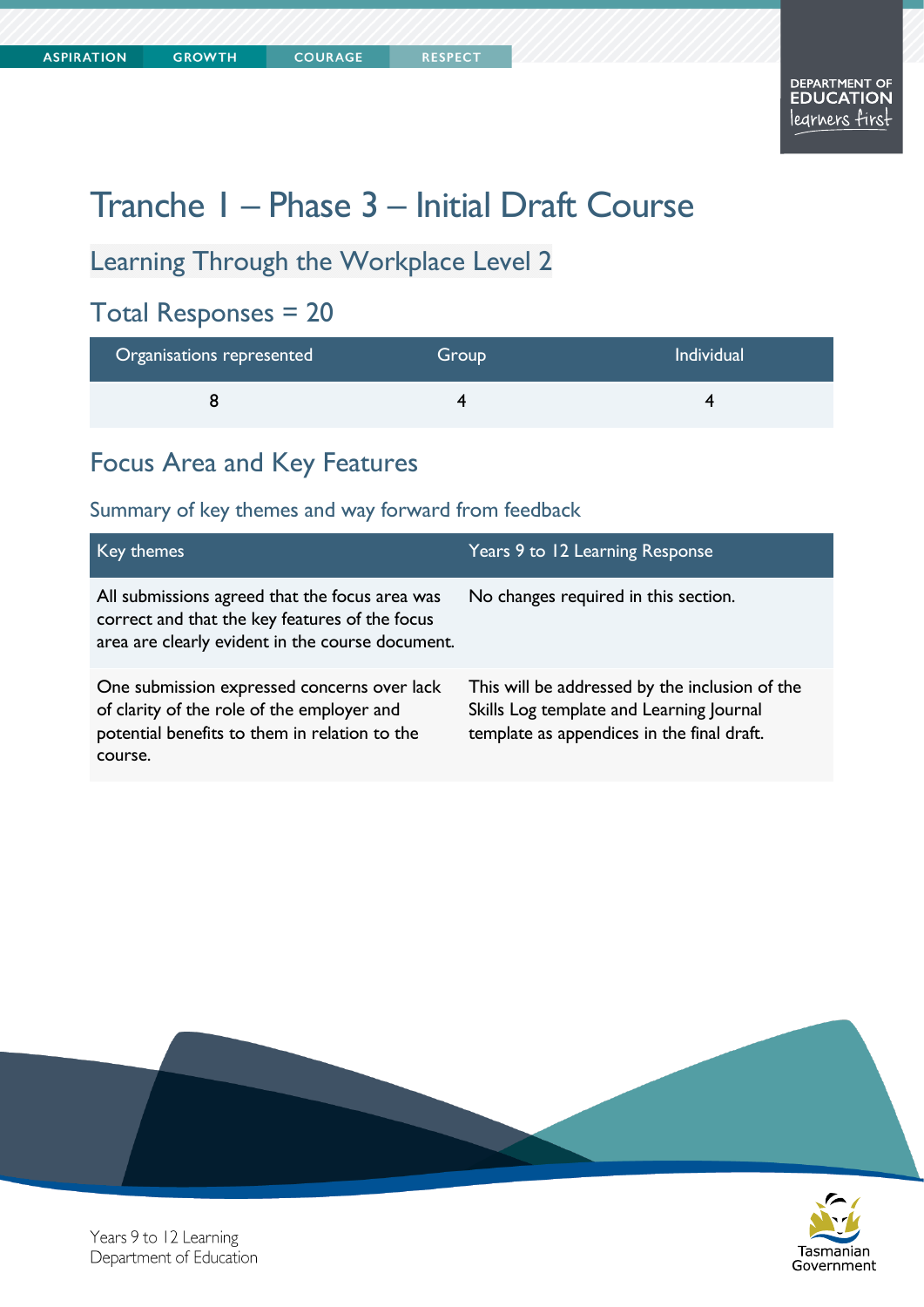# Course Rationale and Description

| Key themes                                                                                                                                                                                                                                                                                                                                                                                                                                                                           | Years 9 to 12 Learning Response                                                                                                                                                                                                                                                     |
|--------------------------------------------------------------------------------------------------------------------------------------------------------------------------------------------------------------------------------------------------------------------------------------------------------------------------------------------------------------------------------------------------------------------------------------------------------------------------------------|-------------------------------------------------------------------------------------------------------------------------------------------------------------------------------------------------------------------------------------------------------------------------------------|
| Most submissions agreed that the course<br>rationale and course description are clear<br>noting that there was "Clear and in-depth<br>rationale in the course."                                                                                                                                                                                                                                                                                                                      | No further action required.                                                                                                                                                                                                                                                         |
| One submission stated that the language needs<br>to be more student-friendly.                                                                                                                                                                                                                                                                                                                                                                                                        | The audience for the course rationale is the<br>community. Revisions will be considered to<br>make it more accessible.                                                                                                                                                              |
|                                                                                                                                                                                                                                                                                                                                                                                                                                                                                      | The audience for the course description is<br>learners. The language has already been tested<br>with some students. Efforts will be made to<br>further simplify the language.                                                                                                       |
| One submission commented about the<br>description that:<br>'While it clearly says what the students will do, I<br>am concerned about the statement that,<br>"Taking part in this course will develop the<br>learner's employability skills and increase their<br>confidence in the workplace, school and life in<br>general." It is unclear how this will actually<br>occur, or whether this can be actually measured<br>as the assessment criteria are largely learning-<br>based.' | This concern will be addressed by elaboration in<br>the Implementation Guide and some adjustment<br>to the way the content of Modules 2 and 3 are<br>described. The inclusion of the Learning Journal<br>template as an Appendix in the final draft will<br>also make this clearer. |

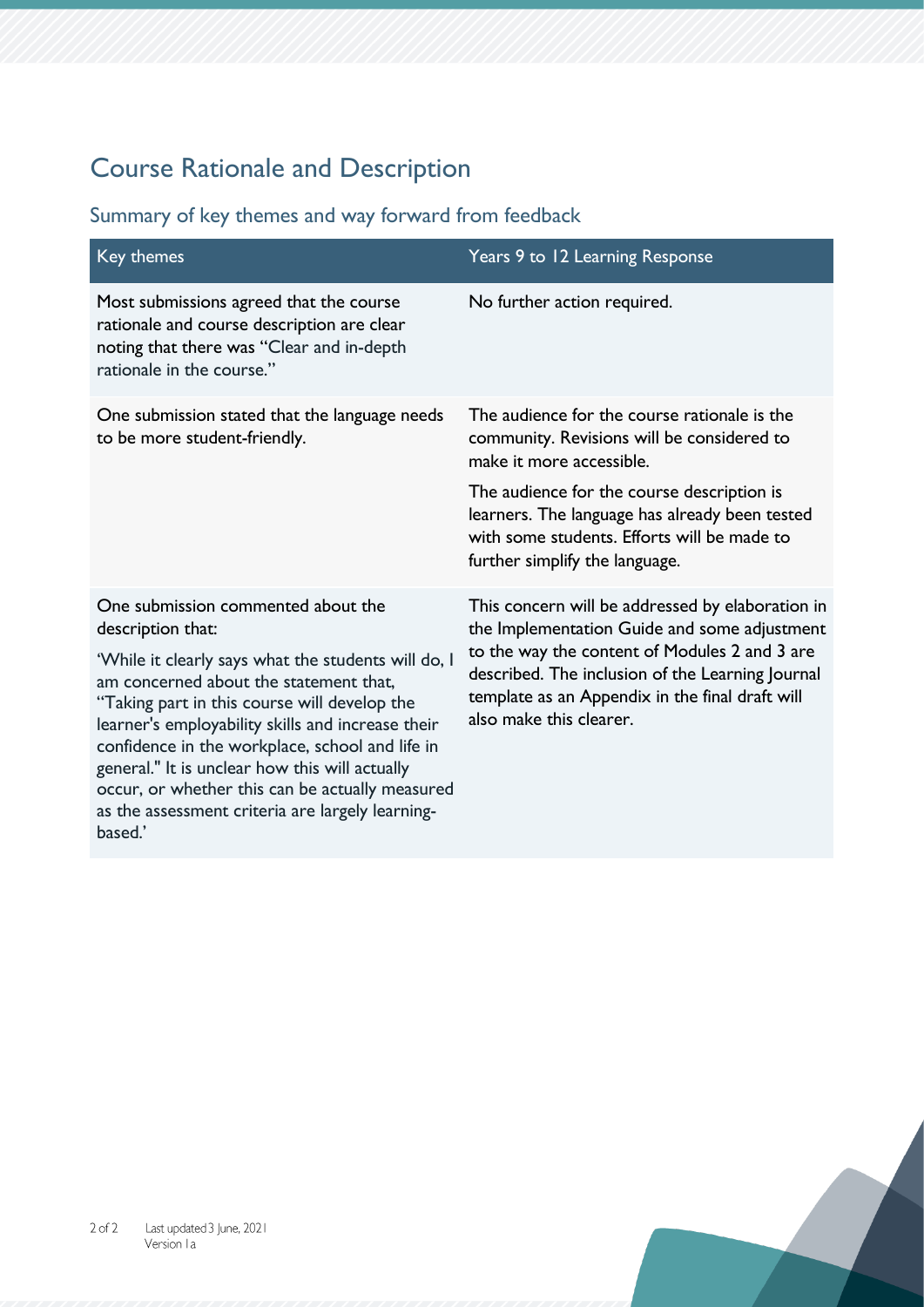# Integration of General Capabilities

### Summary of key themes and way forward from feedback

| Key themes                                                                                                                                                                                                                                                                                                                                                                                                                                                                                                                                                          | Years 9 to 12 Learning Response                                  |
|---------------------------------------------------------------------------------------------------------------------------------------------------------------------------------------------------------------------------------------------------------------------------------------------------------------------------------------------------------------------------------------------------------------------------------------------------------------------------------------------------------------------------------------------------------------------|------------------------------------------------------------------|
| One group response stated: "Clear in the LO,<br>less clear in the content for Literacy and Ethical<br>understanding. We'd presume these are<br>embedded in the T&L associated with the<br>journal (literacy) but perhaps need to be more<br>explicit with what is expected would be taught.<br>Not sure about where the ethical understanding<br>content is taught (handling challenging<br>situations?) so perhaps also needs to be more<br>explicit. These may well come up through the<br>workplace, but needs to be somewhere<br>guaranteed in case it doesn't. | Inclusion of these General Capabilities will be<br>reconsidered. |

### Pathways

| Key themes                                                                                                                                                       | Years 9 to 12 Learning Response                   |
|------------------------------------------------------------------------------------------------------------------------------------------------------------------|---------------------------------------------------|
| Several responses noted a lack of clarity about<br>the nature of the work that the students are<br>engaged in and the role of the school in finding<br>the work. | This section will be revised for greater clarity. |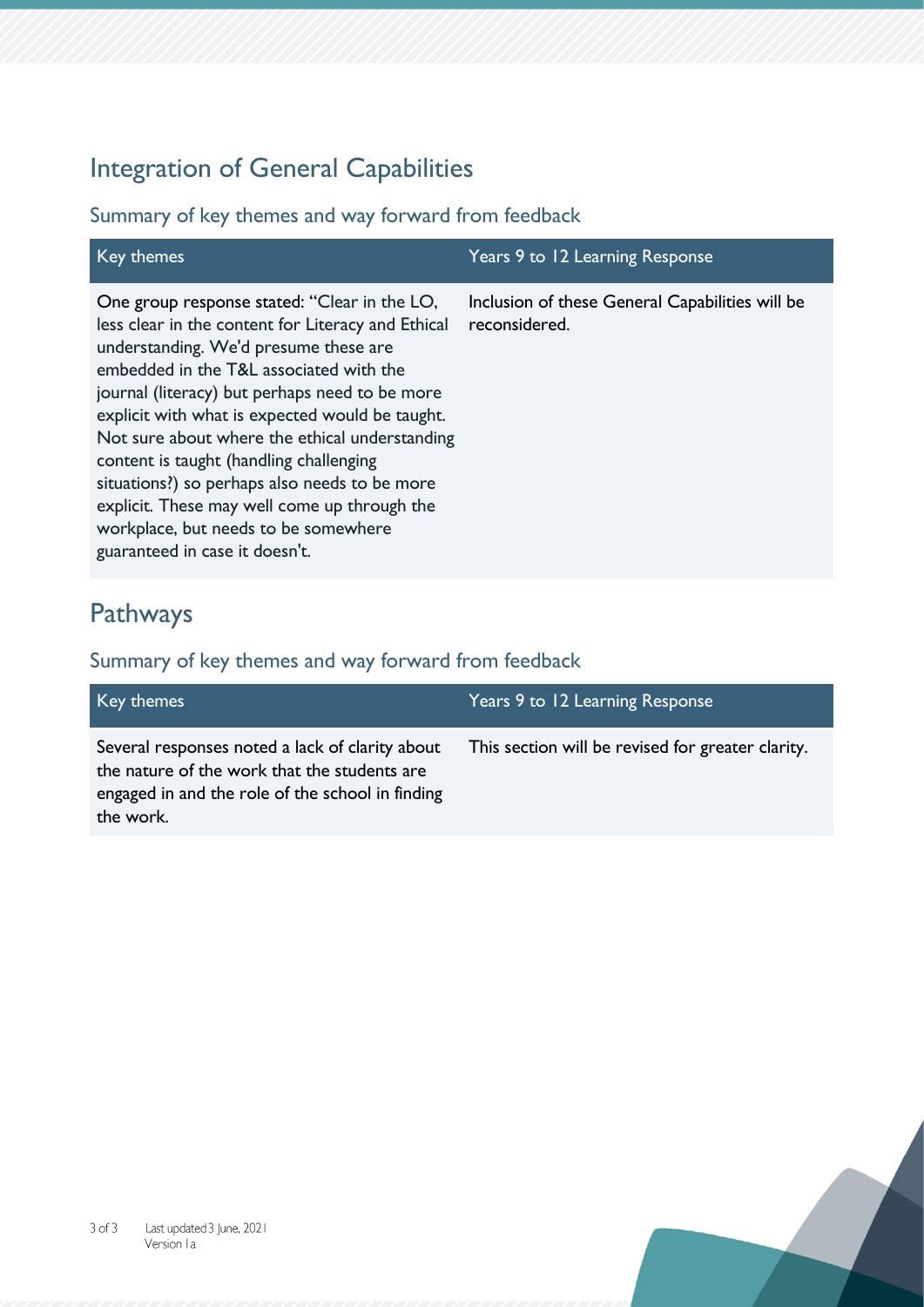# Course Requirements

### Summary of key themes and way forward from feedback

| Key themes                                                                                                                           | Years 9 to 12 Learning Response                         |
|--------------------------------------------------------------------------------------------------------------------------------------|---------------------------------------------------------|
| Many respondents noted lack of clarity about<br>access requirements and resource<br>requirements. For example:                       | This section will be re-written for greater<br>clarity. |
| "It would be good to make it really clear about<br>what schools will need to provide in relation to<br>the 'work' or 'volunteering'. |                                                         |
| Should students who access the course already<br>have a job or already volunteer?                                                    |                                                         |
| Are students able to count VET placement as<br>work?                                                                                 |                                                         |
| Can they count multiple places? E.g., work and<br>volunteering, VET placement and a casual job?"                                     |                                                         |

# Course Structure, Delivery and Progression

| Key themes                                                        | Years 9 to 12 Learning Response                                                                              |
|-------------------------------------------------------------------|--------------------------------------------------------------------------------------------------------------|
| Some clarifying questions posed in relation to<br>modularisation. | While the course is written as three modules,<br>at this stage it is only available as a 150-hour<br>course. |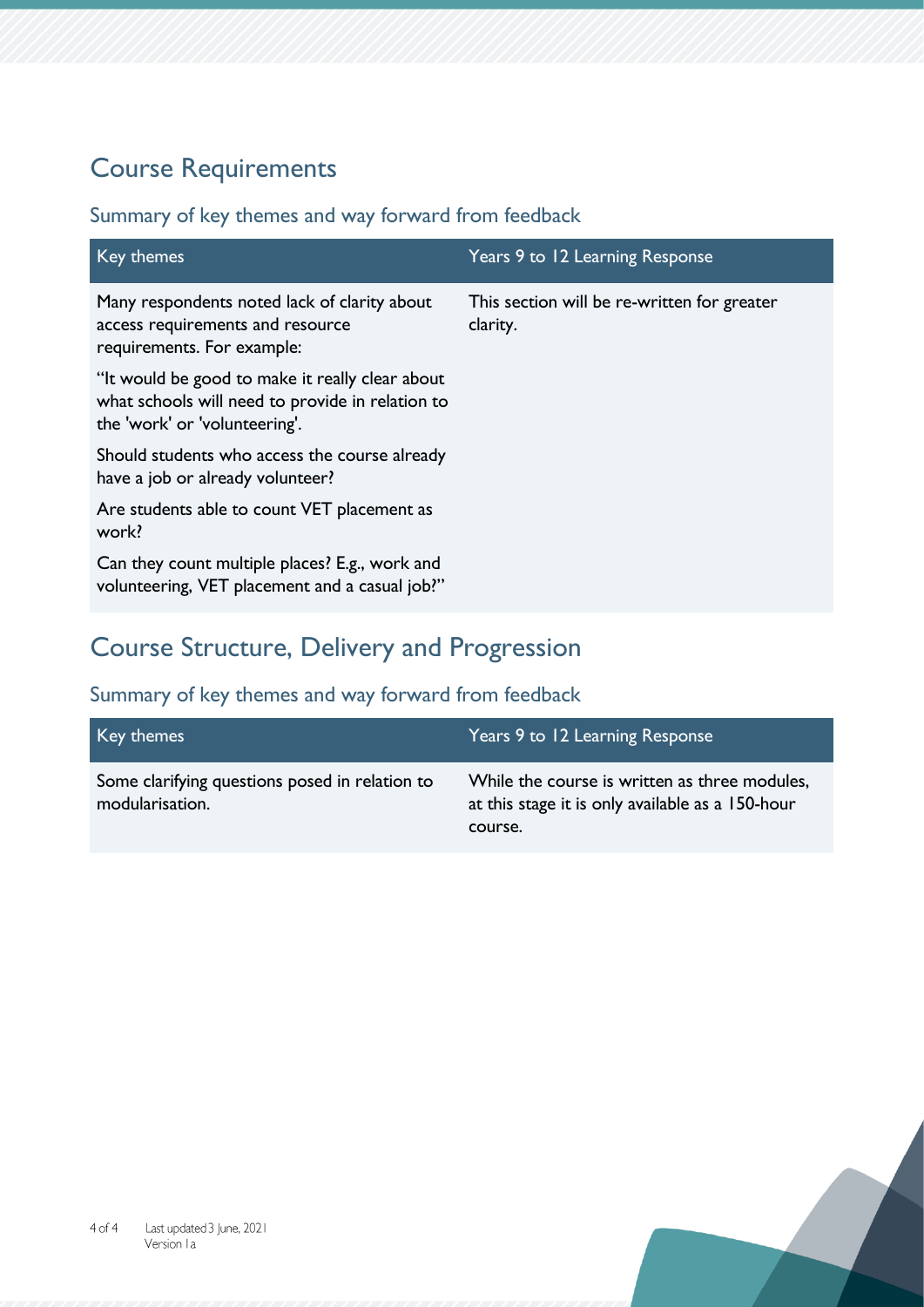# Module Content

| Key themes                                                                                                                                                                                                                                                                                                                                                                            | Years 9 to 12 Learning Response                                                                                                                                                       |
|---------------------------------------------------------------------------------------------------------------------------------------------------------------------------------------------------------------------------------------------------------------------------------------------------------------------------------------------------------------------------------------|---------------------------------------------------------------------------------------------------------------------------------------------------------------------------------------|
| Module I:<br>One respondent commented that:<br>"Learning Outcome I and Criterion I both<br>relate to 'industry and work' but there is only<br>one reference to industry in the content and<br>none in the assessment."                                                                                                                                                                | This is noted and will be addressed. The<br>intention is that learners will develop<br>knowledge and understanding of the industry<br>relevant to the work that they are undertaking. |
| Modules 1 and 2:<br>One respondent questioned the sequencing of<br>following WHS in MI then how to access WHS<br>information in M2.                                                                                                                                                                                                                                                   | Noted and the sequencing will be reversed.                                                                                                                                            |
| Module 2:<br>One respondent commented that it is not clear<br>what is meant by:<br>"Identifying which Core Skills for Work or<br>General Capabilities are evidenced by<br>workplace experiences."                                                                                                                                                                                     | The inclusion of the Learning Journal template<br>as an Appendix in the final draft will make this<br>more explicit.                                                                  |
| Modules 2 and 3<br>One respondent commented:<br>"As the skills log and learning journal are<br>utilised extensively for assessment, a<br>comprehensive template targeting specific<br>requirements of the student will be required."<br>Others also noted that the content descriptors<br>for Modules 2 and 3 depend on knowing details<br>about the skills log and learning journal. | The inclusion of the Skills Log template and<br>Learning Journal template as Appendices in the<br>final draft will make this more explicit.                                           |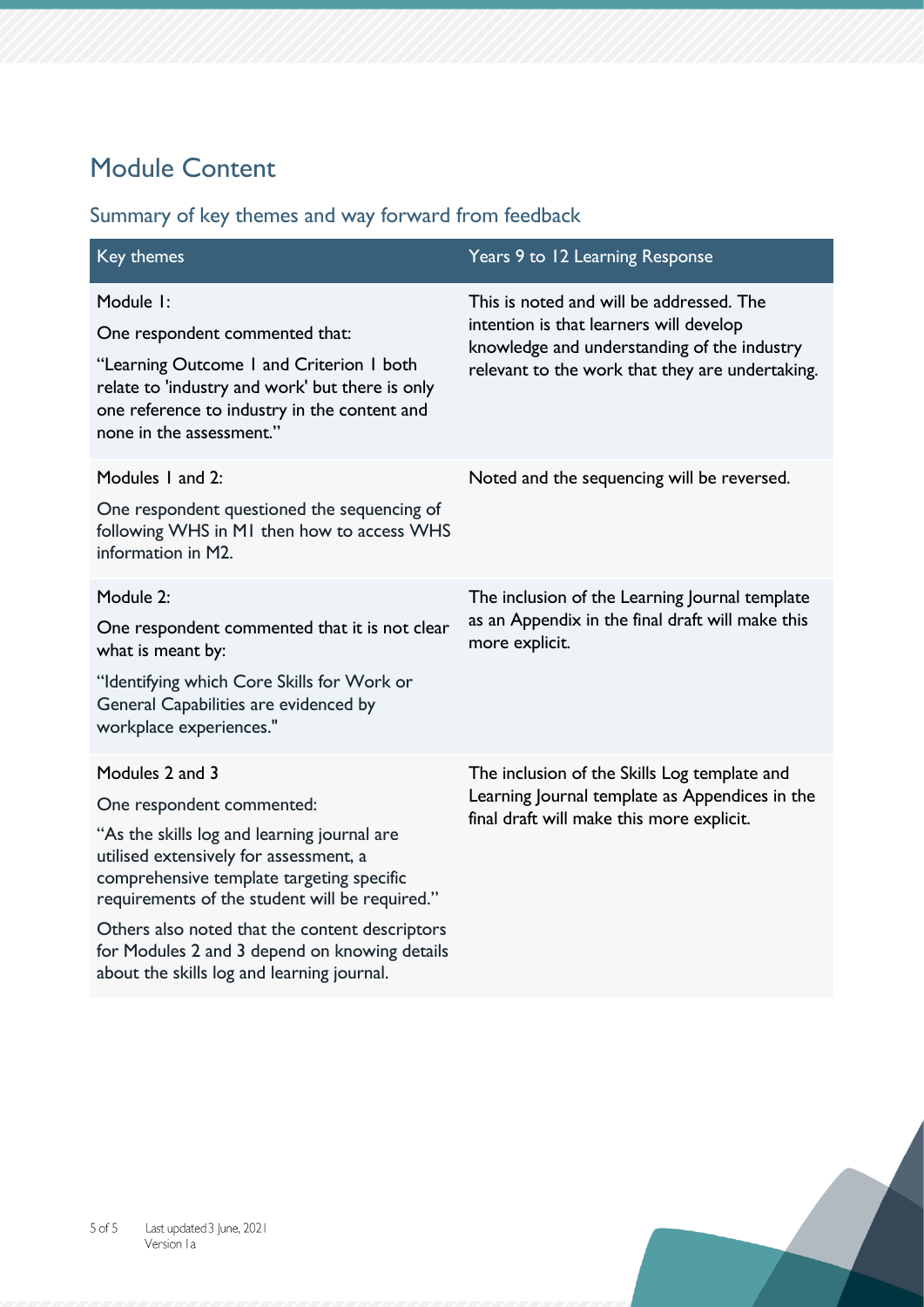Feedback from the Aboriginal Education Unit indicated that there is the potential to focus on equality, racism, culturally safe workplaces in Module 1, in order to prepare students for Modules 2 and 3

#### Key themes Years 9 to 12 Learning Response

This will be noted and elaborated in the Implementation Guide.

### Criteria and Standards

| Key themes                                                                                                                                                                                                                                                                                                           | Years 9 to 12 Learning Response                                                                                                                                                                                                                                                                                                                                     |
|----------------------------------------------------------------------------------------------------------------------------------------------------------------------------------------------------------------------------------------------------------------------------------------------------------------------|---------------------------------------------------------------------------------------------------------------------------------------------------------------------------------------------------------------------------------------------------------------------------------------------------------------------------------------------------------------------|
| One group respondent commented:<br>"The focus of the six criteria do seem logical<br>and appropriate but the wording of CI overall<br>could be improved."                                                                                                                                                            | All criteria and standard descriptors will be<br>reconsidered in relation to the feedback.                                                                                                                                                                                                                                                                          |
| One respondent commented:<br>"While I agree that the criteria match the<br>learning outcomes, this should be read in the<br>context of my belief that many of the learning<br>outcomes are flawed in terms of whether they<br>truly address the skills, knowledge and attitudes<br>which employers are looking for." | The underpinning basis for the assessment<br>standard descriptors are derived from the Core<br>Skills for Work Developmental Framework as<br>the current authoritative source for courses in<br>the Work-based Learning focus area. Additional<br>contemporary research and reports are also<br>used to inform the assessment criteria and<br>standard descriptors. |
|                                                                                                                                                                                                                                                                                                                      | All criteria and standard descriptors will be<br>reconsidered in relation to the feedback.                                                                                                                                                                                                                                                                          |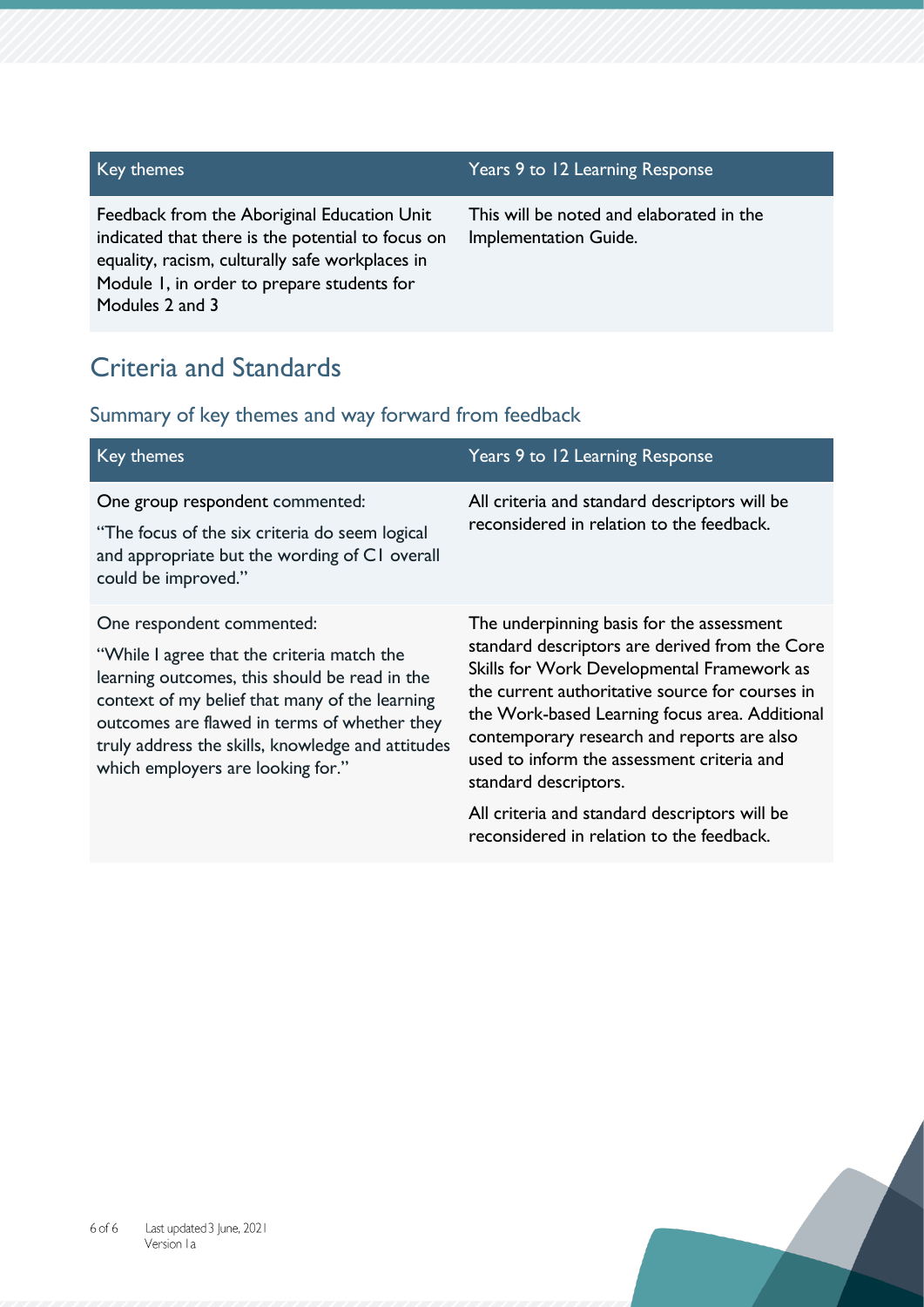| Key themes                                                                                                                                                                                                                                           | Years 9 to 12 Learning Response                                                                                                                                                                                                                                                                                                                                                                                                                                                                                                                                                          |
|------------------------------------------------------------------------------------------------------------------------------------------------------------------------------------------------------------------------------------------------------|------------------------------------------------------------------------------------------------------------------------------------------------------------------------------------------------------------------------------------------------------------------------------------------------------------------------------------------------------------------------------------------------------------------------------------------------------------------------------------------------------------------------------------------------------------------------------------------|
| One group response asked:<br>How will staff keep track of progress and assess<br>with lack of student/teacher contact?<br>How do staff monitor and assess student<br>progress?<br>What processes will be in place to ensure<br>workplace regulation? | The implementation guide will provide<br>examples of how staff can monitor progress and<br>give ongoing feedback. This is supported by the<br>requirement to have the Skills Log and Learning<br>Journal digitally available.<br>In relation to workplace regulation, the course<br>requirements include the following statement:<br>"The workplace learning components of<br>Learning Through the Workplace Level 2 must be<br>delivered in accordance with the Years 9-12<br><b>Requirements and Guidelines for the Delivery of</b><br><b>Work-based Learning to School Students."</b> |
| Several respondents provided detailed feedback<br>about specific criteria and standard descriptions.                                                                                                                                                 | All criteria and standard descriptors will be<br>reconsidered in relation to the feedback.                                                                                                                                                                                                                                                                                                                                                                                                                                                                                               |

# Appendix 1 - Line of Sight

### Summary of key themes and way forward from feedback

| Key themes                                                                            | Years 9 to 12 Learning Response |
|---------------------------------------------------------------------------------------|---------------------------------|
| All respondents agreed that the appendices<br>enhance or support the course document. | No action required.             |

# Appendix 2 – Alignment to Curriculum Frameworks

| Key themes                                                                                                  | Years 9 to 12 Learning Response |
|-------------------------------------------------------------------------------------------------------------|---------------------------------|
| Of those who responded, all respondents<br>agreed that the alignment to curriculum<br>frameworks is useful. | No action required.             |

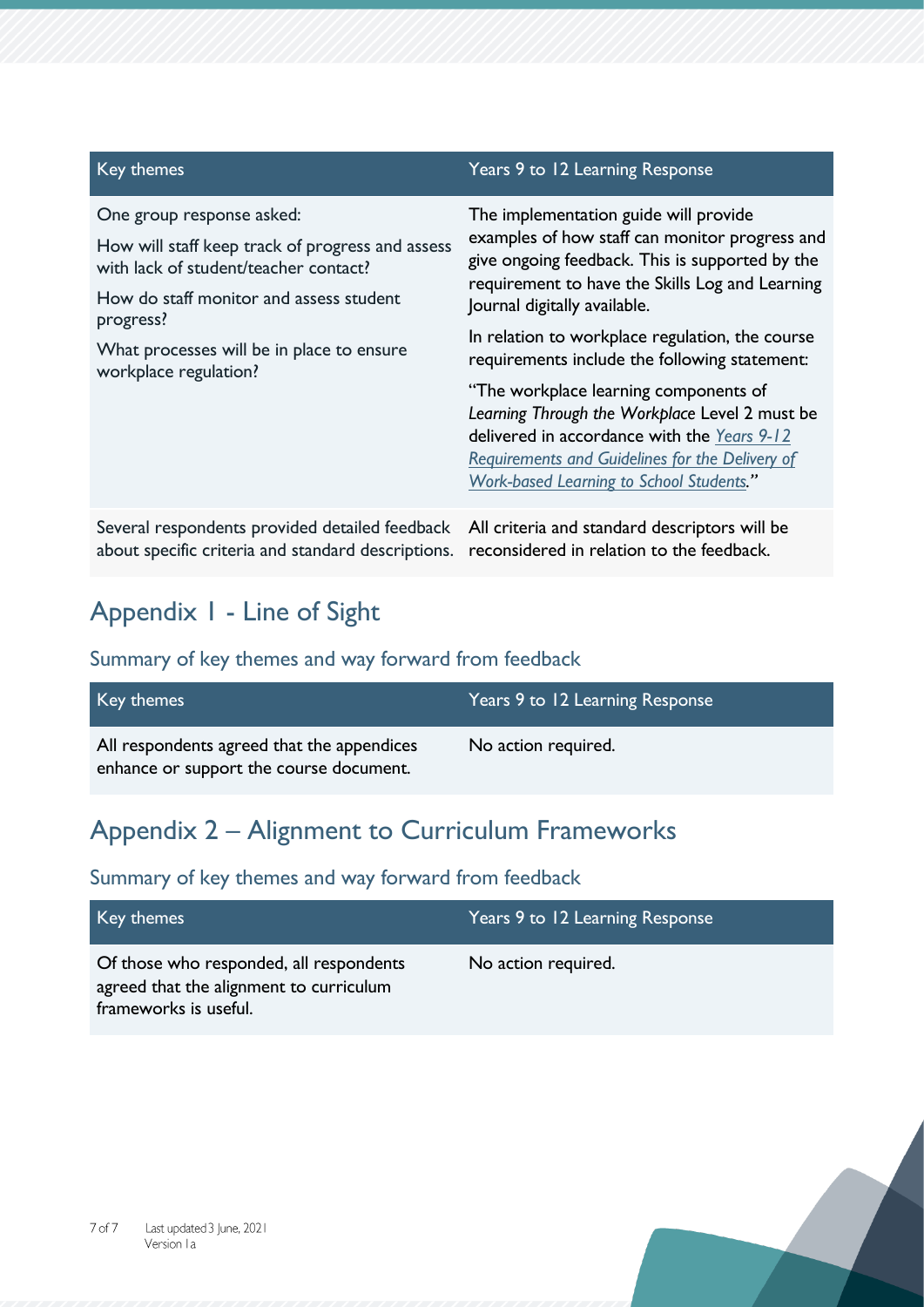# Appendix 3 – Work Requirements

| Key themes                                                                                                                                                                                                        | Years 9 to 12 Learning Response                                                                                                                                                                               |
|-------------------------------------------------------------------------------------------------------------------------------------------------------------------------------------------------------------------|---------------------------------------------------------------------------------------------------------------------------------------------------------------------------------------------------------------|
| Most responses agreed that the work<br>requirements seem appropriate for the course<br>content, focus area and level.                                                                                             | No further action required.                                                                                                                                                                                   |
| One group response suggested an updated<br>resume/CV be included as a requirement.                                                                                                                                | An updated resume/CV will be included in the<br>work requirements.                                                                                                                                            |
| One respondent queried whether multimodal<br>responses could be used learning journals.                                                                                                                           | Multimodal responses can be a negotiated<br>format. This will be made more explicit.                                                                                                                          |
| One group response stated:<br>"The work requirements are too long. Staff<br>workload in WP visits will be too large if class<br>sizes are of a usual size - and most schools can't<br>support small class sizes." | Length of work requirements will be re-<br>considered as part of the process of developing<br>the final draft.<br>The requirement or expectation of staff visiting<br>workplaces depends on the nature of the |
|                                                                                                                                                                                                                   | workplace learning being undertaking.<br>The work requirements are explicit that the<br>workplace supervisor verifies the skills log, and<br>the teacher is expected to assess the Learning<br>Journal.       |
| One group response commented, in relation to<br>the reference to upload documents to a cloud-<br>based platform:                                                                                                  | Noted and this will be changed to increase<br>equity.                                                                                                                                                         |
| "Could it not be 'shared digitally' instead? This<br>would be more inclusive of current students<br>who are in areas with poor or unreliable<br>internet access."                                                 |                                                                                                                                                                                                               |

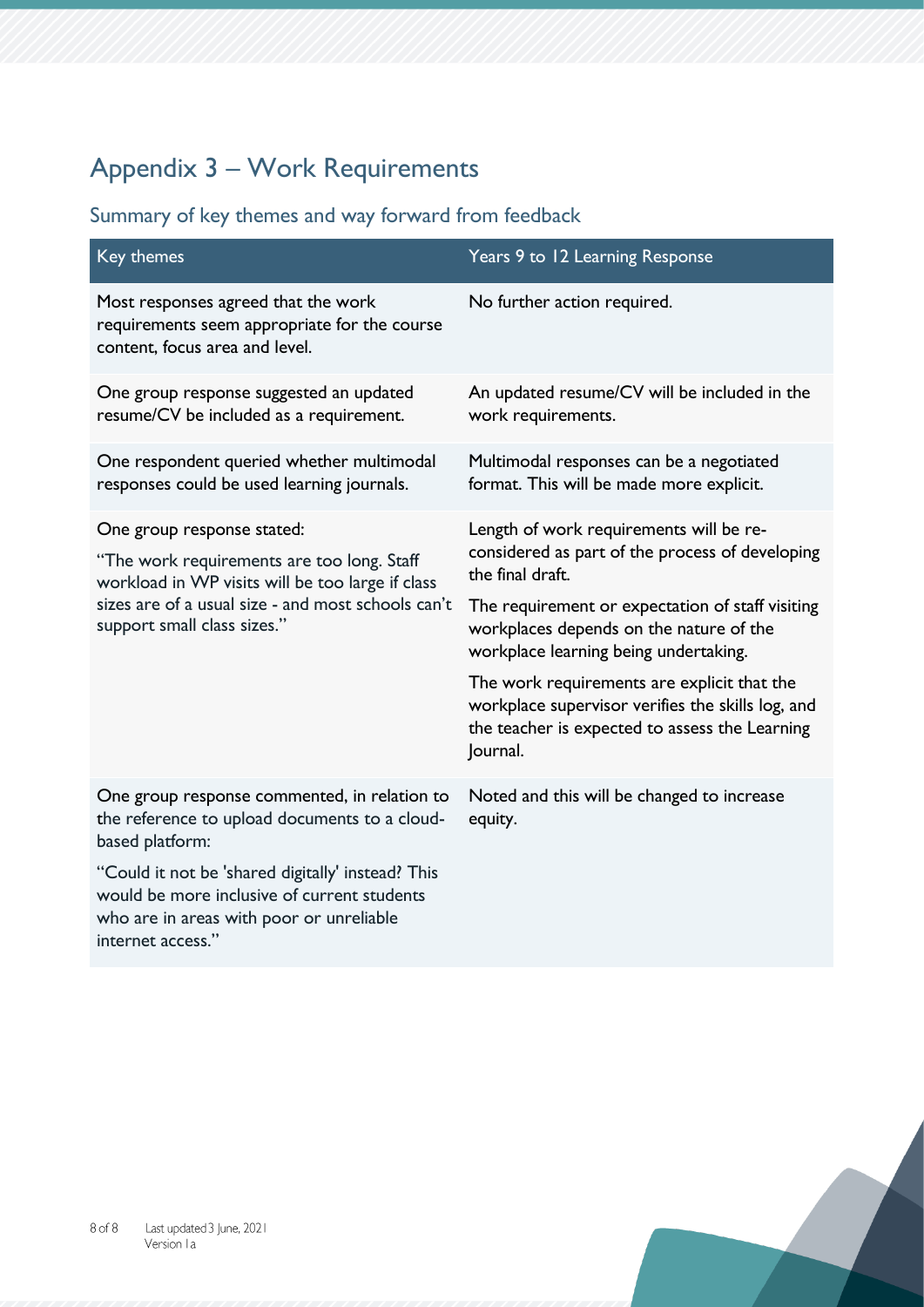# Further Appendices

### Summary of key themes and way forward from feedback

| Key themes                                                                               | Years 9 to 12 Learning Response |
|------------------------------------------------------------------------------------------|---------------------------------|
| Of those who responded, all agreed that the<br>further appendices enhance or support the | No further action required.     |
| course document.                                                                         |                                 |

# Further Feedback and General Comments

| Key themes                                                                                                                                                                                      |                                           |                                                                                                                                                                                                    | Years 9 to 12 Learning Response                                                                                                       |
|-------------------------------------------------------------------------------------------------------------------------------------------------------------------------------------------------|-------------------------------------------|----------------------------------------------------------------------------------------------------------------------------------------------------------------------------------------------------|---------------------------------------------------------------------------------------------------------------------------------------|
| 1. When will the course be accredited?<br>2. When will staff have access to the<br>finalised documents? Will they have                                                                          | sufficient planning time before delivery? |                                                                                                                                                                                                    | The course will be submitted for<br>accreditation with the aim to be<br>delivered from 2022 and supported with<br>baseline resources. |
| 3. Will there be example scope and<br>sequence document?                                                                                                                                        |                                           |                                                                                                                                                                                                    | 2. Timelines for publication and<br>professional learning will be advertised<br>soon.                                                 |
| 4. What 'ticks' will be assigned to this<br>course?<br>5. How many TCE points will be assigned<br>to this course?                                                                               |                                           | 3. There will be scope and sequence<br>included in the baseline resources.                                                                                                                         |                                                                                                                                       |
|                                                                                                                                                                                                 |                                           | 4. The everyday standard for use of<br>computers and the internet has been<br>requested for this course. The<br>accreditation process will determine if<br>this standard is applied to the course. |                                                                                                                                       |
|                                                                                                                                                                                                 |                                           | 5.                                                                                                                                                                                                 | The size of the course will be 15.                                                                                                    |
| The Aboriginal Education Unit noted that this<br>course provides opportunities for the cross-<br>curriculum priority of Aboriginal and Torres<br><b>Strait Islander Histories and Cultures.</b> |                                           |                                                                                                                                                                                                    | This will be noted and elaborated in the<br>Implementation Guide.                                                                     |